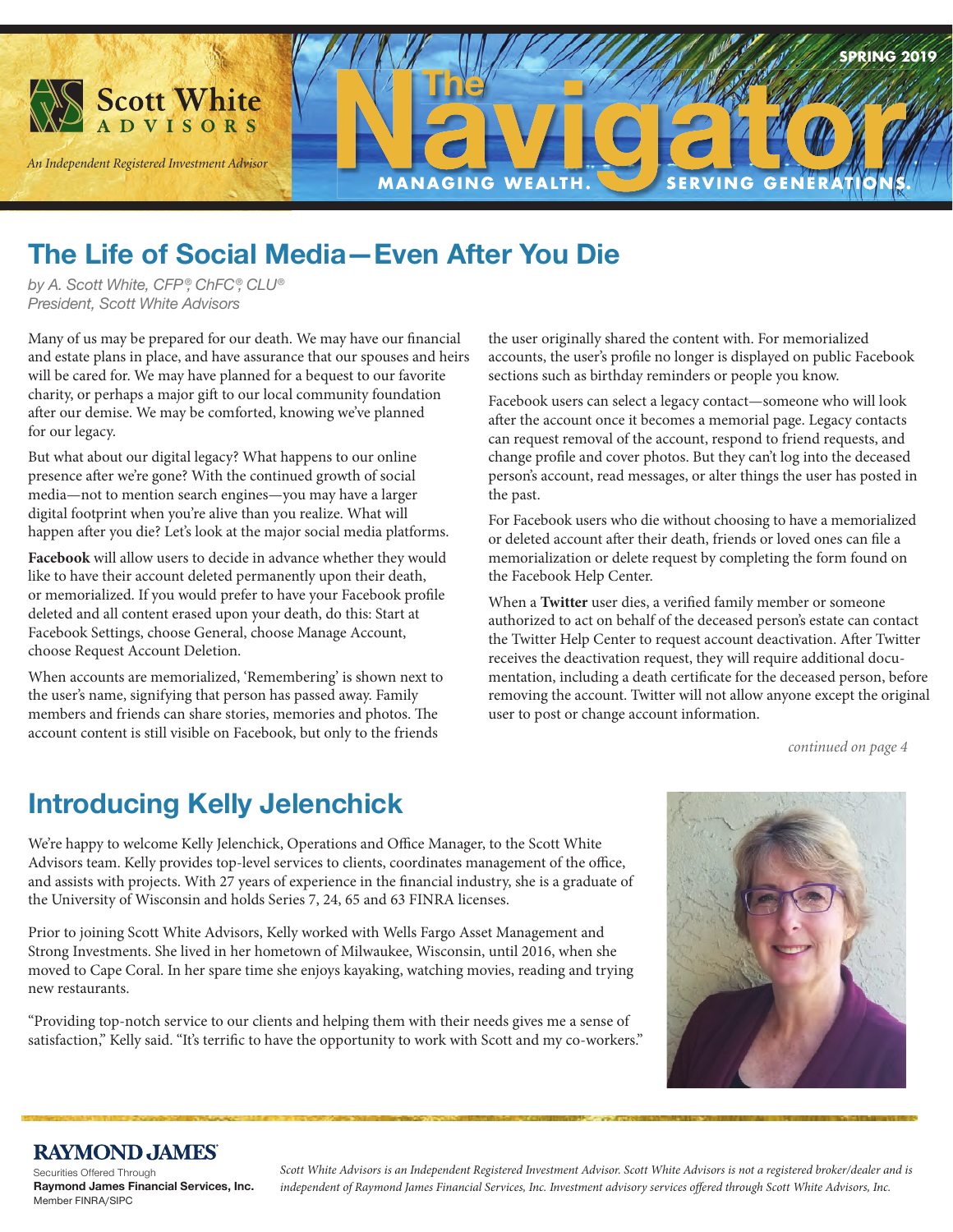



The Community Cooperative in Fort Myers was in danger of closing when its commercial hot water heater stopped working. The nonprofit organization feeds the most needy people in the community; it served 42,614 meals in 2017. The Rotary Club of the Fort Myers Trust Fund stepped up and bought a new hot water heater. As a member of the Trust Fund Allocations Committee, Scott presented a check to Stephanie Edwards, Director of Development and Community Outreach.

Scott and Adriana volunteered at the 2018 Italian Fest for the Fort Myers Rotary Club, where Scott is an active member.





Scott attended the annual luncheon for Hope Clubhouse, where he serves as board chair. The "Faces of Hope" event was held at the Broadway Palm Dinner Theatre. Shown here with Scott are fellow board member Scott A. Wolf, DO, MPH, Acute Care Medical Officer at Lee Health; and the Clubhouse's Chief Executive Officer, James Wineinger.

# **Scott Wins Award, Supports Fort Myers High School**

Scott was named a member of the 2019 Executive Council for Raymond James Financial Services. In lieu of receiving a glass display for his office, he elected to use award proceeds to support FMHS academic projects through Odyssey of the Mind competitions. With more than 30 years in the financial services industry, Scott was selected from 3,900 independent financial advisors for membership in the Executive Council. This is the thirteenth consecutive year he has won the award. Membership is based on prior fiscal year production and re-qualification is required annually. The ranking may not be representative of any one client's experience, is not an endorsement, and is not indicative of future performance. No fee is paid in exchange for this award/rating.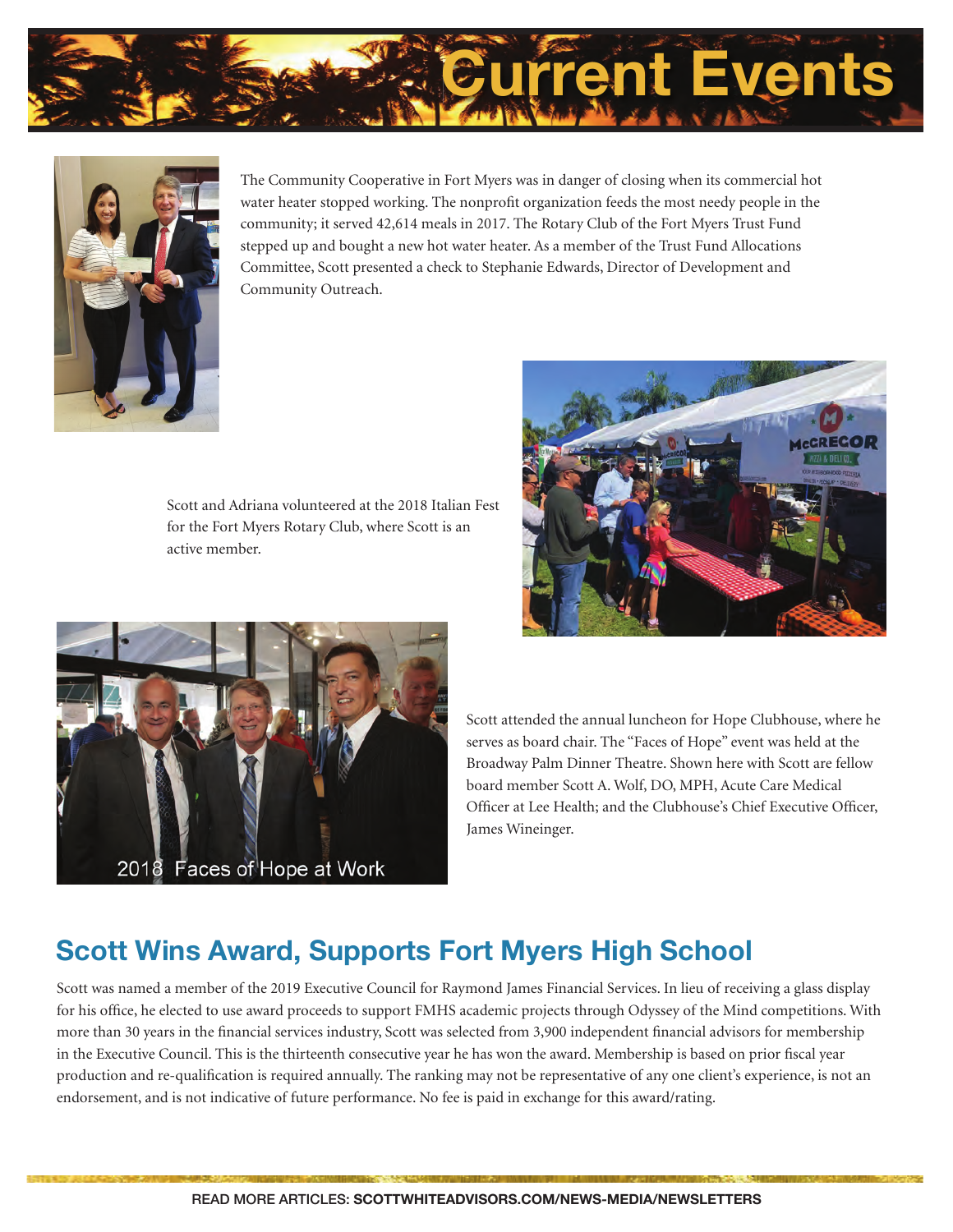# **Commentary**

# **The Days of "Every Investor Wins a Trophy" May be Ending**

*by A. Scott White, CFP ®, ChFC®, CLU® President, Scott White Advisors*

When a company needs to justify its existence only by growing faster than the hypothetical risk-free rate of return (often defined as the interest rate on U.S. Treasury Bills), then over the past 10 years, with yields on T-Bills hovering near historic lows, that company didn't have to do much to become a relevant investment and avoid sell offs in its stock. Therefore, an investor over the past 10 years hasn't had to do much studying to find an investment capable of beating the T-Bill rate. In fact, the past 10 years was a great time to do no analysis on identifying worthy investments and simply buy low-cost passive investments designed to try to track the market. Every investor has been a winner—just like many players in youth sports teams today have grown up with every player expecting a trophy, whether their team wins or not.



In recent editions of *The Navigator*, I've written about the high valuations of many companies, the impact of central bank manipulation of interest rates, and the general investor complacency that tends to occur when there is little volatility and markets appear to only go up. You may recall that in the Spring 2018 article "Price and Quality No Longer Matter," I mentioned that this type of environment often rewards unsustainable business practices.

A company with a rising stock price has an easier time borrowing money, because when estimating how much debt a company can take on, lenders will often compare the amount of debt a company has outstanding to the market value of the company. Therefore, a rising stock price allows a company to borrow more money. In addition, once the loan is complete the company can invest that money in the growth of company top-line revenue (earnings before expenses), despite showing little to no profits. This added growth, in turn, can drive up the company's stock price when stock traders are not paying attention to the business's fundamentals, making it easier for the company to borrow even more money.

We need look no further than October 2018 when the Netflix stock price gained 12% the day after it announced strong subscriber growth in international markets, despite a previous earnings report that showed earnings growth had been slowing.<sup>1</sup> Stock traders weren't focusing on Netflix's meager profits, and yet the very next week Netflix announced it was borrowing another \$2 billion.<sup>2</sup> Now don't get me wrong—I enjoy watching Netflix programing and hope to continue enjoying it for a long time. But it is hard for me to believe its business survival means it is a worthy investment call. To me, any purchase of Netflix's stock is much more a speculative call in hoping the company can grow enough to start returning some of its profits to shareholders instead of movie stars in the face of increasing competition from the likes of Disney, Apple and Time Warner.<sup>3</sup> Over the years I have learned that hope is rarely a sound investment strategy for an investor.

As with life, all good things come to an end. Rising interest rates make the cost of servicing debt more expensive, which can be particularly painful for any company with scarce profits to start with. Add in increasing trade tariffs and slowing economic growth, and more companies can expect further earnings contractions. This can lead to their stock price decreasing, thus making it harder to borrow because the company becomes worth less money. If it is more difficult to borrow, then it can be even harder to fund the company's previous growth—and its stock price can go down more. Thus, a downward spiral begins, and this is certainly not an environment a long-term investor wants to participate in.

As 2019 begins, we witnessed the recent rise in interest rates, the imposition of trade tariffs, and the speculation of slowing global growth, resulting in lower earnings forecasts for many companies. This, of course, led to increased volatility in the stock market at the end of 2018 and losses not seen in the prior 10 years.<sup>4</sup> Perhaps now quality and price may matter again—as they always do.

At Scott White Advisors, when we take on a new client we do not begin with an investment strategy. Instead, we begin by evaluating the family's complete financial situation, and then we develop a written financial plan to meet those goals. After that, we design our client's

*continued on back page*